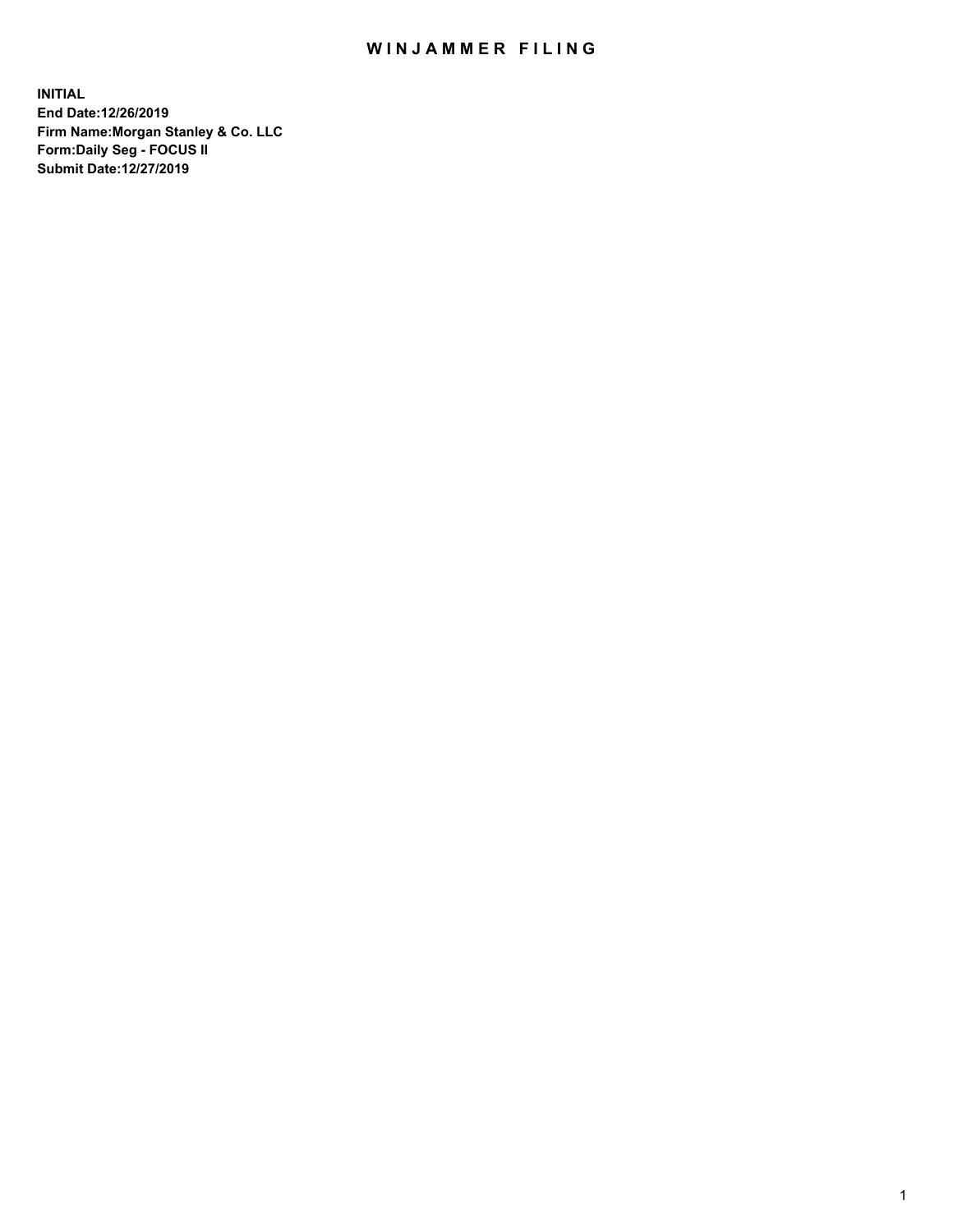**INITIAL End Date:12/26/2019 Firm Name:Morgan Stanley & Co. LLC Form:Daily Seg - FOCUS II Submit Date:12/27/2019 Daily Segregation - Cover Page**

| Name of Company                                                                                                                                                                                                                                                                                                                | Morgan Stanley & Co. LLC                               |
|--------------------------------------------------------------------------------------------------------------------------------------------------------------------------------------------------------------------------------------------------------------------------------------------------------------------------------|--------------------------------------------------------|
| <b>Contact Name</b>                                                                                                                                                                                                                                                                                                            | <b>Ikram Shah</b>                                      |
| <b>Contact Phone Number</b>                                                                                                                                                                                                                                                                                                    | 212-276-0963                                           |
| <b>Contact Email Address</b>                                                                                                                                                                                                                                                                                                   | Ikram.shah@morganstanley.com                           |
| FCM's Customer Segregated Funds Residual Interest Target (choose one):<br>a. Minimum dollar amount: : or<br>b. Minimum percentage of customer segregated funds required:% ; or<br>c. Dollar amount range between: and; or<br>d. Percentage range of customer segregated funds required between:% and%.                         | 235,000,000<br><u>0</u><br>0 <sup>0</sup><br><u>00</u> |
| FCM's Customer Secured Amount Funds Residual Interest Target (choose one):<br>a. Minimum dollar amount: ; or<br>b. Minimum percentage of customer secured funds required:%; or<br>c. Dollar amount range between: and; or<br>d. Percentage range of customer secured funds required between:% and%.                            | 140,000,000<br><u>0</u><br><u>00</u><br>0 <sub>0</sub> |
| FCM's Cleared Swaps Customer Collateral Residual Interest Target (choose one):<br>a. Minimum dollar amount: ; or<br>b. Minimum percentage of cleared swaps customer collateral required:% ; or<br>c. Dollar amount range between: and; or<br>d. Percentage range of cleared swaps customer collateral required between:% and%. | 92,000,000<br><u>0</u><br><u>00</u><br>0 <sub>0</sub>  |

Attach supporting documents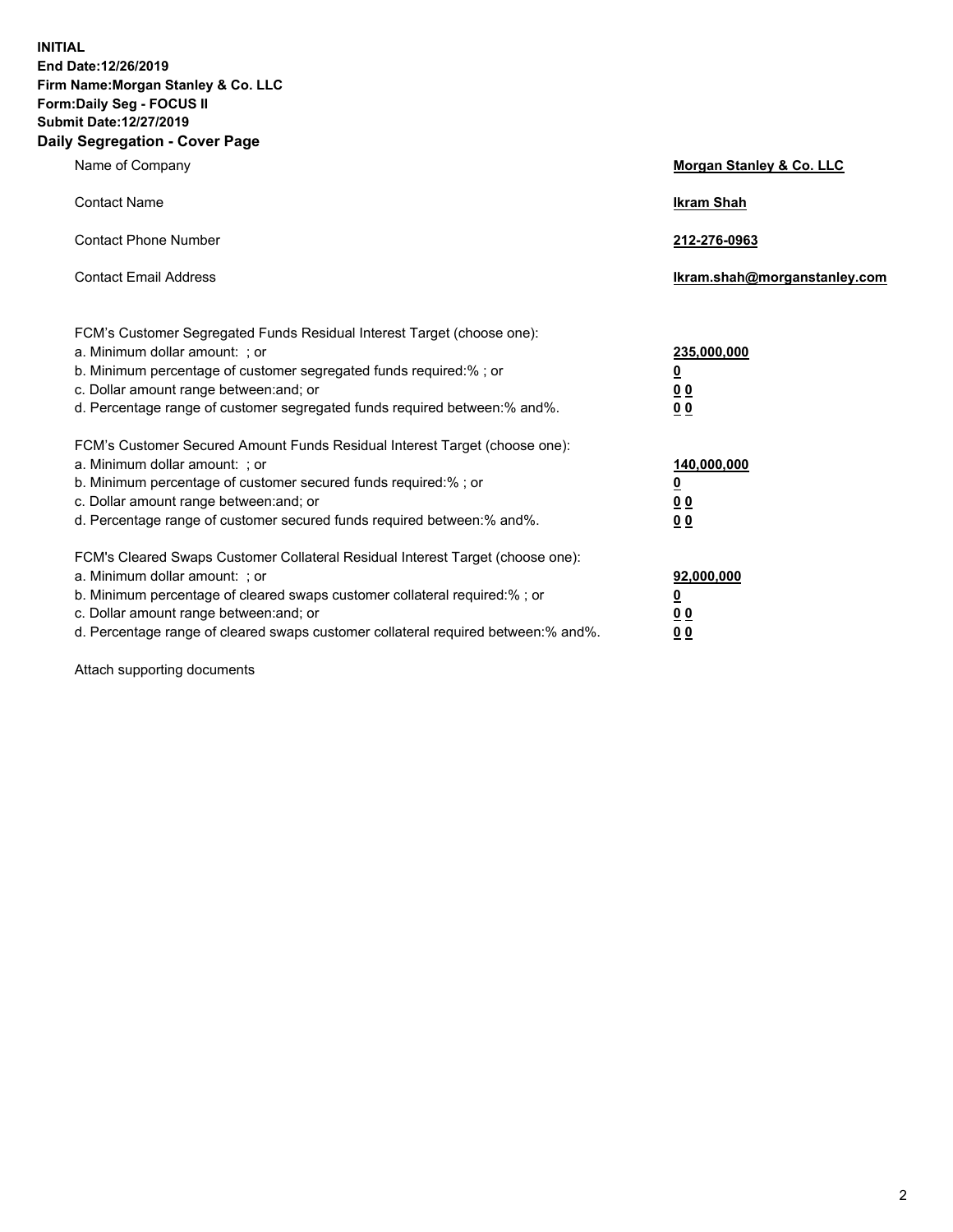## **INITIAL End Date:12/26/2019 Firm Name:Morgan Stanley & Co. LLC Form:Daily Seg - FOCUS II Submit Date:12/27/2019**

## **Daily Segregation - Secured Amounts**

|    | Foreign Futures and Foreign Options Secured Amounts                                         |                    |
|----|---------------------------------------------------------------------------------------------|--------------------|
|    | Amount required to be set aside pursuant to law, rule or regulation of a foreign            | $0$ [7305]         |
|    | government or a rule of a self-regulatory organization authorized thereunder                |                    |
| 1. | Net ledger balance - Foreign Futures and Foreign Option Trading - All Customers             |                    |
|    | A. Cash                                                                                     | 3,104,523,891 [73  |
|    | B. Securities (at market)                                                                   | 2,268,548,521 [73  |
| 2. | Net unrealized profit (loss) in open futures contracts traded on a foreign board of trade   | 62,432,023 [7325]  |
| 3. | Exchange traded options                                                                     |                    |
|    | a. Market value of open option contracts purchased on a foreign board of trade              | 4,883,657 [7335]   |
|    | b. Market value of open contracts granted (sold) on a foreign board of trade                | -8,403,501 [7337]  |
| 4. | Net equity (deficit) (add lines 1.2. and 3.)                                                | 5,431,984,591 [73  |
| 5. | Account liquidating to a deficit and account with a debit balances - gross amount           | 65,965,620 [7351]  |
|    | Less: amount offset by customer owned securities                                            | -65,560,381 [7352  |
| 6. | Amount required to be set aside as the secured amount - Net Liquidating Equity              | 5,432,389,830 [73  |
|    | Method (add lines 4 and 5)                                                                  |                    |
| 7. | Greater of amount required to be set aside pursuant to foreign jurisdiction (above) or line | 5,432,389,830 [73  |
|    | 6.                                                                                          |                    |
|    | FUNDS DEPOSITED IN SEPARATE REGULATION 30.7 ACCOUNTS                                        |                    |
| 1. | Cash in banks                                                                               |                    |
|    | A. Banks located in the United States                                                       | 547,593,772 [7500  |
|    | B. Other banks qualified under Regulation 30.7                                              | 431,544,877 [7520  |
|    |                                                                                             | [7530]             |
| 2. | Securities                                                                                  |                    |
|    | A. In safekeeping with banks located in the United States                                   | 237,525,084 [7540  |
|    | B. In safekeeping with other banks qualified under Regulation 30.7                          | 0 [7560] 237,525,  |
| 3. | Equities with registered futures commission merchants                                       |                    |
|    | A. Cash                                                                                     | 7,471,466 [7580]   |
|    | <b>B.</b> Securities                                                                        | $0$ [7590]         |
|    | C. Unrealized gain (loss) on open futures contracts                                         | 4,121,669 [7600]   |
|    | D. Value of long option contracts                                                           | $0$ [7610]         |
|    | E. Value of short option contracts                                                          | 0 [7615] 11,593,1: |
| 4. | Amounts held by clearing organizations of foreign boards of trade                           |                    |
|    | A. Cash                                                                                     | $0$ [7640]         |
|    | <b>B.</b> Securities                                                                        | $0$ [7650]         |
|    | C. Amount due to (from) clearing organization - daily variation                             | $0$ [7660]         |
|    | D. Value of long option contracts                                                           | $0$ [7670]         |
|    | E. Value of short option contracts                                                          | 0 [7675] 0 [7680]  |
| 5. | Amounts held by members of foreign boards of trade                                          |                    |
|    | A. Cash                                                                                     | 2,309,249,941 [77  |
|    | <b>B.</b> Securities                                                                        | 2,031,023,437 [77  |
|    | C. Unrealized gain (loss) on open futures contracts                                         | 58,310,354 [7720]  |
|    | D. Value of long option contracts                                                           | 4,883,657 [7730]   |
|    | E. Value of short option contracts                                                          | -8,403,501 [7735]  |
|    |                                                                                             | [7740]             |
| 6. | Amounts with other depositories designated by a foreign board of trade                      | $0$ [7760]         |
| 7. | Segregated funds on hand                                                                    | $0$ [7765]         |
| 8. | Total funds in separate section 30.7 accounts                                               | 5,623,320,756 [77  |
| 9. | Excess (deficiency) Set Aside for Secured Amount (subtract line 7 Secured Statement         | 190,930,926 [7380  |
|    | Page 1 from Line 8)                                                                         |                    |
|    |                                                                                             |                    |

- 10. Management Target Amount for Excess funds in separate section 30.7 accounts **140,000,000** [7780]
- 11. Excess (deficiency) funds in separate 30.7 accounts over (under) Management Target **50,930,926** [7785]

 A. Cash **3,104,523,891** [7315] **548,521** [7317]

884,591 [7345] Less: amount offset by customer owned securities **-65,560,381** [7352] **405,239** [7354] **5,432,389,830** [7355]

## **5,432,389,830** [7360]

**8.772** [7500] B. Other banks qualified under Regulation 30.7 **431,544,877** [7520] **979,138,649**

8. **5. 084** [7540] B. IO 37,525,084 [7570]

E. Value of short option contracts **0** [7615] **11,593,135** [7620]

 A. Cash **2,309,249,941** [7700] **023,437** [7710] E. Value of short option contracts **-8,403,501** [7735] **4,395,063,888** 820,756 [7770] **190,930,926** [7380]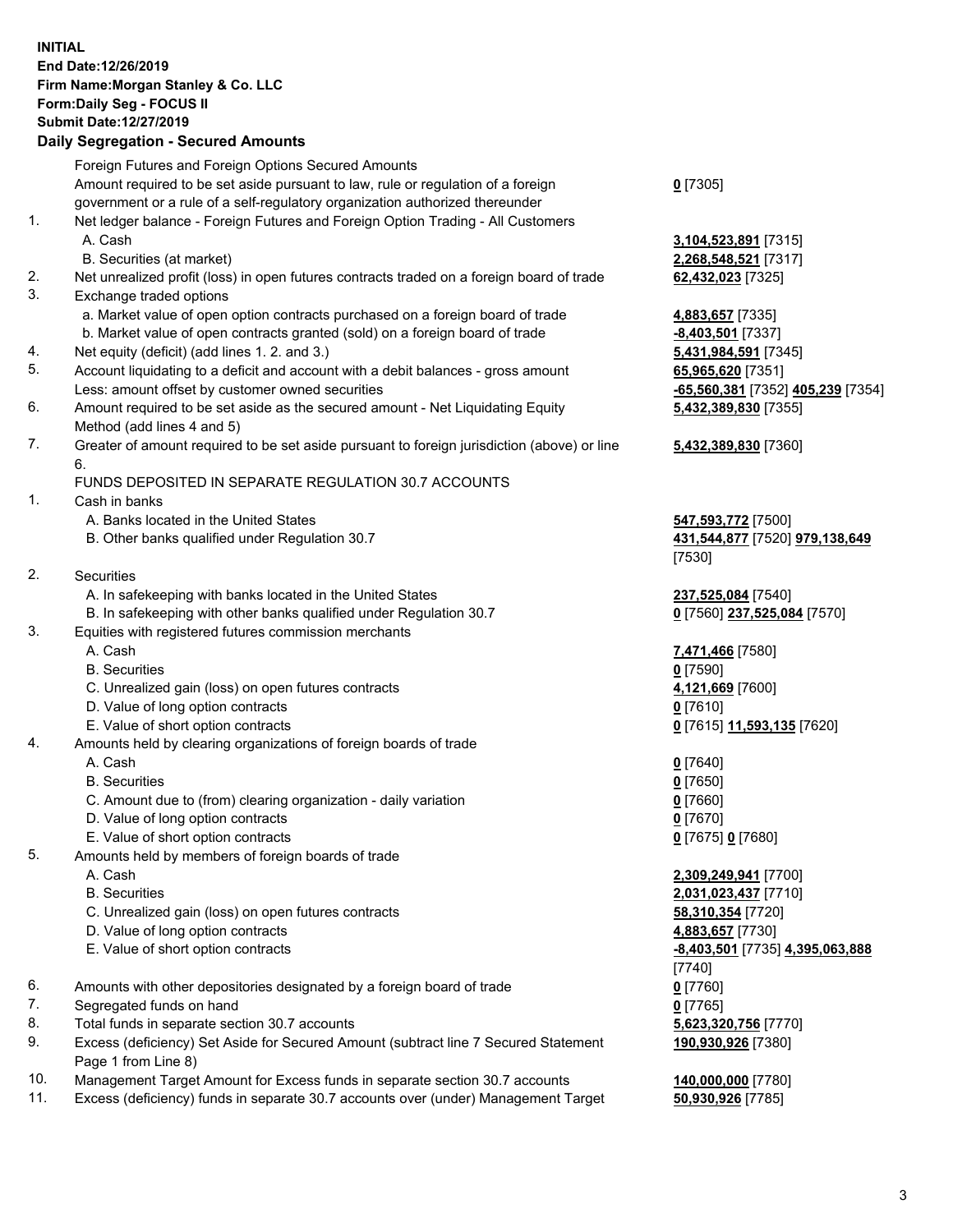**INITIAL End Date:12/26/2019 Firm Name:Morgan Stanley & Co. LLC Form:Daily Seg - FOCUS II Submit Date:12/27/2019 Daily Segregation - Segregation Statement** SEGREGATION REQUIREMENTS(Section 4d(2) of the CEAct) 1. Net ledger balance A. Cash **10,527,296,800** [7010] B. Securities (at market) **6,336,585,555** [7020] 2. Net unrealized profit (loss) in open futures contracts traded on a contract market **701,326,905** [7030] 3. Exchange traded options A. Add market value of open option contracts purchased on a contract market **307,149,683** [7032] B. Deduct market value of open option contracts granted (sold) on a contract market **-267,094,258** [7033] 4. Net equity (deficit) (add lines 1, 2 and 3) **17,605,264,685** [7040] 5. Accounts liquidating to a deficit and accounts with debit balances - gross amount **222,869,060** [7045] Less: amount offset by customer securities **-222,211,340** [7047] **657,720** [7050] 6. Amount required to be segregated (add lines 4 and 5) **17,605,922,405** [7060] FUNDS IN SEGREGATED ACCOUNTS 7. Deposited in segregated funds bank accounts A. Cash **4,450,536,203** [7070] B. Securities representing investments of customers' funds (at market) **0** [7080] C. Securities held for particular customers or option customers in lieu of cash (at market) **744,636,696** [7090] 8. Margins on deposit with derivatives clearing organizations of contract markets A. Cash **6,812,236,400** [7100] B. Securities representing investments of customers' funds (at market) **0** [7110] C. Securities held for particular customers or option customers in lieu of cash (at market) **5,591,948,859** [7120] 9. Net settlement from (to) derivatives clearing organizations of contract markets **245,178,949** [7130] 10. Exchange traded options A. Value of open long option contracts **307,149,683** [7132] B. Value of open short option contracts **-267,094,258** [7133] 11. Net equities with other FCMs A. Net liquidating equity **6,981,153** [7140] B. Securities representing investments of customers' funds (at market) **0** [7160] C. Securities held for particular customers or option customers in lieu of cash (at market) **0** [7170] 12. Segregated funds on hand **0** [7150] 13. Total amount in segregation (add lines 7 through 12) **17,891,573,685** [7180] 14. Excess (deficiency) funds in segregation (subtract line 6 from line 13) **285,651,280** [7190] 15. Management Target Amount for Excess funds in segregation **235,000,000** [7194]

16. Excess (deficiency) funds in segregation over (under) Management Target Amount Excess

**50,651,280** [7198]